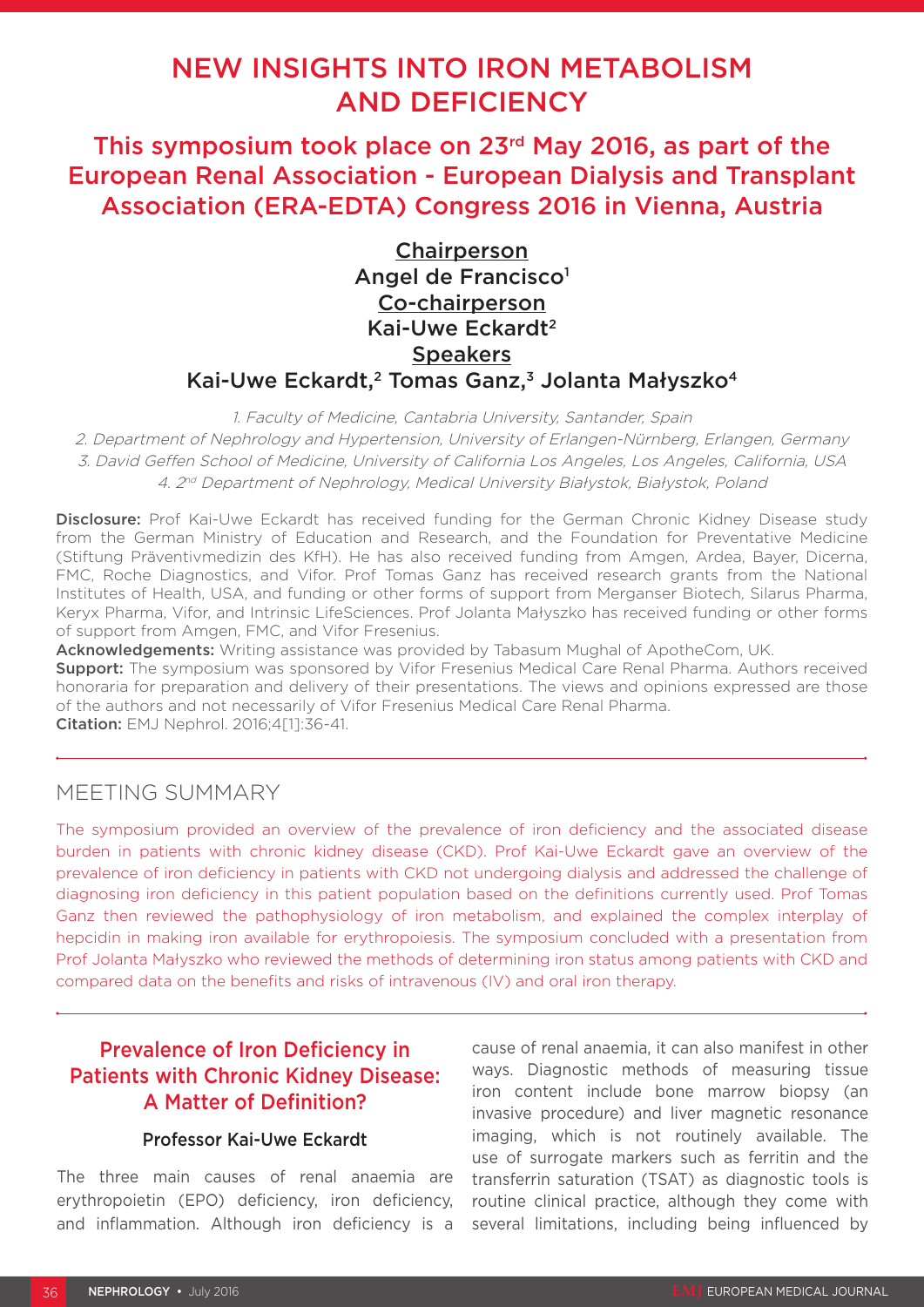the presence of inflammation. In the general population, the threshold for the normal levels of these surrogate markers is lower than if measured in a population of patients with CKD on dialysis, but the appropriate cut-offs for patients with CKD not on dialysis (ND-CKD) is less clear. A recent systematic review concluded that guidelines<sup>1</sup> recommend the use of higher thresholds of ferritin and TSAT in patients with ND-CKD. When looking at a range of interventional iron studies in patients with ND-CKD, the inclusion criteria for iron parameters also stipulate higher threshold values for ferritin and TSAT. However, when using such high threshold values in patients with ND-CKD, the frequency of 'iron deficiency' in this patient population is high. An analysis of data from the National Health and Nutrition Examination Survey (NHANES) found that the majority of patients with CKD had levels of serum ferritin <100 ng/mL or TSAT <20%.2

The German Chronic Kidney Disease (GCKD) study is an observational prospective cohort study that aims to increase the understanding of the natural course of CKD, by identifying and validating the risk factors and markers for the manifestation, progression, and complications of CKD. This study recruited over  $5,000$  patients<sup>3</sup> and an analysis of iron parameters revealed that the majority of patients do not meet the target levels established in CKD haemodialysis patients. Whether this indicates a high prevalence of iron deficiency or impropriety of such cut-off values in patients with less advanced CKD, is difficult to define. In conclusion, diagnosis of iron deficiency in patients with ND-CKD remains a challenge. The risk-benefit relationship for treatment of these patients rather than specific laboratory values should guide therapy.

# Iron Pathophysiology: Its Complexity and Our Knowledge Gaps

#### Professor Tomas Ganz

There are two kinds of iron regulation in the body. The first is systemic regulation, whereby the organism regulates its dietary iron absorption, the concentration of iron in extracellular fluid, and iron storage. The second is cellular regulation, whereby iron uptake and subcellular distribution are controlled at the level of each individual cell.

Erythrocytes are made in the bone marrow and contain iron; each millilitre of packed erythrocytes represents a milligram of iron. The lifecycle of an erythrocyte is 110–120 days, after which it is taken up by macrophages in the spleen and liver, and the iron is transferred to the plasma, where it binds to transferrin and circulates until it is taken up by the bone marrow again to make more erythrocytes (Figure 1).

Due to the lack of excretory mechanisms, very little iron is normally lost from the body; however, in patients with CKD and those on dialysis this loss is increased. The usual homeostatic processes ensure that increased losses in iron are compensated, either by increased absorption of iron in the small intestine and duodenum, or the use of iron from the liver where surplus iron is stored. These compensatory mechanisms are greatly affected during infection and inflammation, leading to a reduction in plasma iron concentrations known as 'hypoferraemia of inflammation', eventually leading to the development of anaemia due to a reduced production of erythrocytes.

Erythropoietic stimulation, a process that results in the production of more erythroid precursors involved in the generation of erythrocytes, requires additional iron to be absorbed into the duodenum, or taken up from hepatocytes into the plasma.



#### Figure 1: Overview of systemic iron metabolism. Fe: iron; PRBC: packed red blood cells; Tf: transferrin.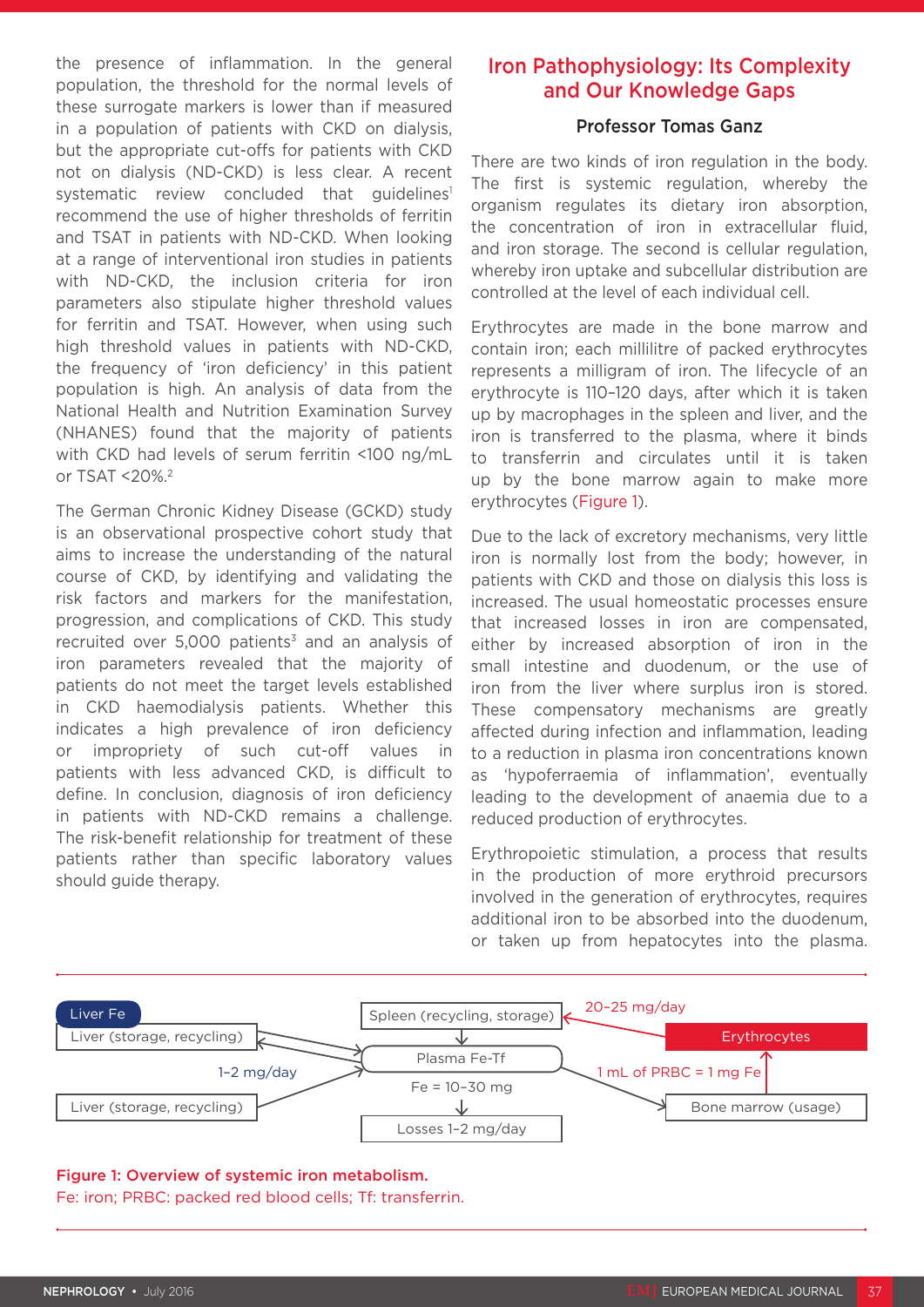This is a normal physiological process and often occurs during bleeding or if EPO is administered. The chief regulator of iron homeostasis is hepcidin, which is secreted by hepatocytes as the 84-amino-acid preprohepcidin and then cleaved to a 25-amino-acid bioactive hepcidin by the prohormone convertase furin.4 Hepcidin regulates intestinal iron absorption and iron distribution in tissues by binding to the ferroportin receptor, a 12-transmembrane-segment protein that is present in macrophages, in the duodenum, on hepatocytes, and in the placenta.<sup>5-7</sup> Binding of hepcidin to the ferroportin receptor results in its degradation<sup>8</sup> and decreased cellular iron export. When hepcidin is low, duodenal enterocytes absorb dietary iron and export it into the blood, but high hepcidin inhibits these processes. Thus hepcidin regulates dietary iron absorption and the influx of iron to the plasma at the level of iron absorption, and also similarly at the level of iron recycling and at the level of release from stores.

Hepcidin levels are regulated by levels of iron in the plasma, iron stores in the liver, and erythropoietic signals from the bone marrow. Administration of iron and subsequent measurement of hepcidin levels have shown that, in response to iron, there is a spike in serum iron with an increase in serum and urinary hepcidin.<sup>9</sup> Detection of plasma iron takes place via a complex of transferrin receptors (transferrins 1 and 2) and a human haemochromatosis molecule on the external membrane of hepatocytes that senses the concentration of holo-transferrin and conveys this message intracellularly, resulting in increased hepcidin messenger ribonucleic acid (mRNA) and consequently increased hepcidin production.

Intestinal iron absorption is greatly increased after the administration of EPO and in forms of anaemia in which erythropoiesis is active, such as nontransfused β-thalassaemia.10 These observations suggest that there is a circulating factor that connects erythropoiesis to iron regulation, and that this factor is likely produced in the bone marrow. One study of five male volunteers who were given EPO has shown that serum hepcidin levels drop 9–24 hours after administration and this effect lasts for at least 5 days, with minor reductions in transferrin, ferritin, and levels of the transferrin receptor.<sup>11</sup> Searches for the factor connecting erythropoiesis to iron regulation has led to the identification of erythroferrone, which is highly expressed in EPO-stimulated erythroblasts and acts as an erythroid regulator of

iron metabolism. During anaemia or hypoxia, the kidneys produce EPO which stimulates erythroferrone production and in turn suppresses the production of hepcidin in the liver, increasing iron absorption and making more iron available for erythropoiesis.

During infection or inflammation, hepcidin levels increase and serum iron levels decrease, as demonstrated in an *in vivo* human endotoxaemia model.12 By contrast, in hepcidin knockout mice that were given an inflammatory stimulus, increased levels of iron were evident.<sup>13</sup> demonstrating that hypoferraemia of inflammation is dependent on hepcidin. Patients with CKD have hepcidin-dependent anaemia, hepcidinindependent anaemia, and a relative lack of EPO. Hepcidin-dependent effects in these patients are mediated by an increase in inflammatory cytokines (e.g. interleukin [IL]-6) that increase hepcidin and cause iron trapping in macrophages, resulting in a reduction in available iron and the restriction of haem and haemoglobin synthesis and erythropoiesis. Hepcidin-independent effects in patients with CKD include shortened erythrocyte lifespan and the direct suppression of erythropoiesis by cytokines. In patients with progressive CKD, levels of hepcidin were higher and directly proportional to the severity of kidney disease, compared with paediatric or adult controls.14,15 Increased circulating hepcidin, resulting from inflammatory stimulation of hepcidin production and decreased hepcidin clearance, restricts the release of iron into the plasma, causing hypoferraemia. IV iron administration loads macrophages with iron, thereby stimulating ferroportin synthesis in macrophages. Increased ferroportin facilitates the export of iron trapped in macrophages out of the cell for erythropoiesis, overcoming the effect of high levels of hepcidin in the plasma and making more iron available for stimulated erythropoiesis.

# Diagnosing and Treating Iron Deficiency/Iron-Deficiency Anaemia: Meeting Your Patient's Needs

### Professor Jolanta Małyszko

The typical patient undergoing haemodialysis has impaired EPO production and EPO receptor function, impaired iron absorption, iron loss during their haemodialysis sessions, inflammation,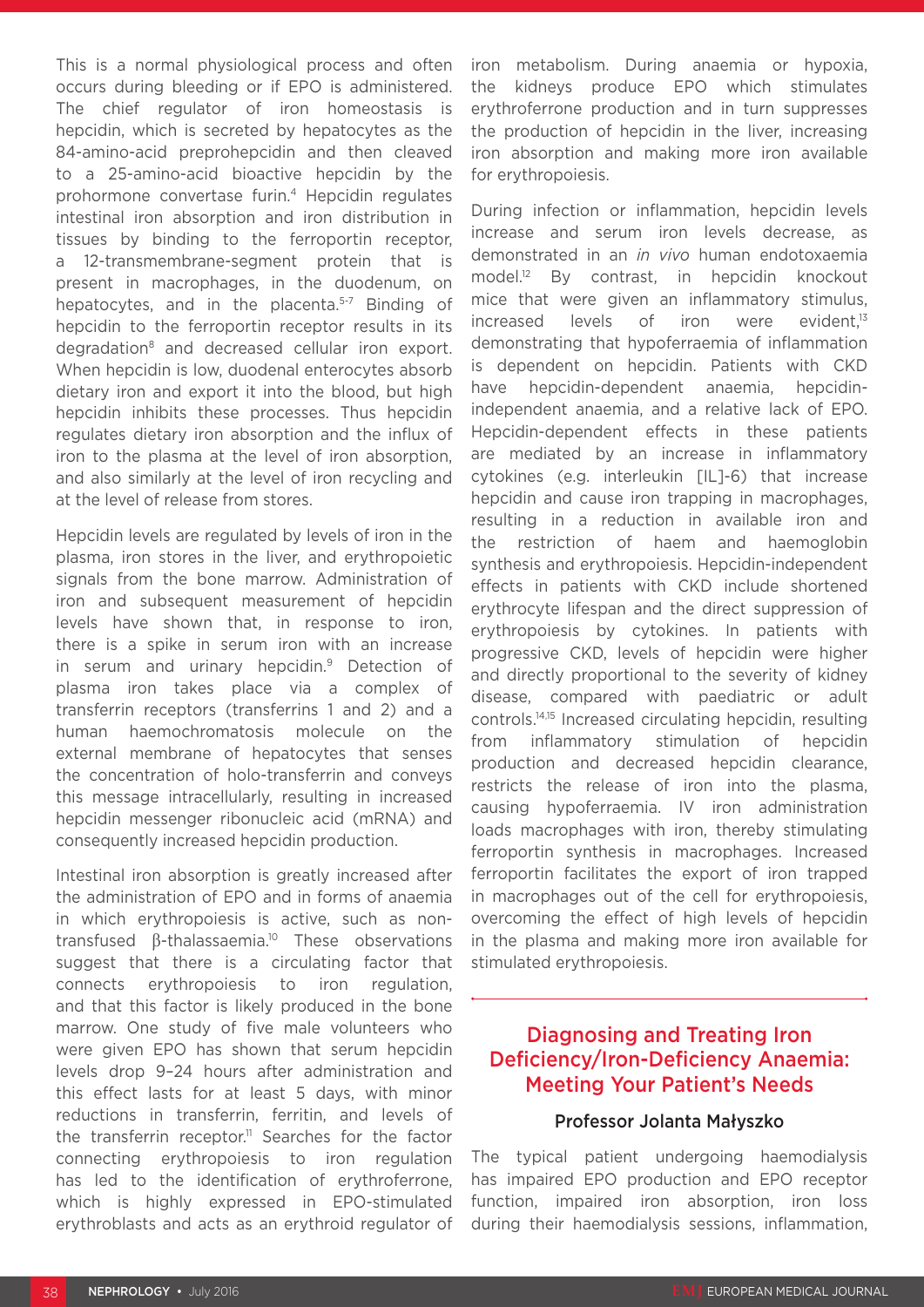and increased iron utilisation (following the administration of EPO-stimulating agents), all of which can lead to iron deficiency and anaemia. Although patients with ND-CKD appear to be less anaemic, they are still iron deficient as a result of impaired iron absorption and repeated venepuncture, with approximately 60% of patients with ND-CKD who start on dialysis being deficient in iron.16 Assessment of iron deficiency prior to iron therapy is important; this is usually done by measuring the levels of serum ferritin, serum iron, TSAT, and total iron binding capacity; and assessing reticulocyte haemoglobin content, measuring occult blood in stools, determining red blood cell indices, and measuring levels of haemoglobin.<sup>17</sup> Iron stores should be evaluated and non-renal causes of anaemia should be excluded from this assessment.17 Often, defining iron deficiency using serum ferritin levels and TSAT is difficult in the CKD population, as these biochemical markers can often be affected by acute-phase reactions, particularly those seen in inflammatory disease states such as diabetes and cardiovascular disease, diseases that commonly occur in this population. The advantages of assessment of iron stores using serum ferritin levels as a measure include: high specificity of low levels of this haematological parameter being indicative of iron deficiency;<sup>18</sup>

its correlation with body iron stores in healthy individuals;<sup>19</sup> and its ease-of-use, moderate cost, and wide availability. However, normal or high serum ferritin does not exclude functional iron deficiency<sup>20</sup> and there are also observed gender differences in this measurement.<sup>21</sup> In contrast, TSAT is a more reliable measure of iron deficiency than serum ferritin as it is more sensitive<sup>18</sup> and the absence (or near-absence) of sustainable iron in the bone marrow correlates with TSAT <20%.21 It must be noted that, in patients undergoing dialysis, there is 17–70% diurnal variation in TSAT levels<sup>20,21</sup> and levels can be affected by inflammation, malnutrition, and chronic disease, interfering with its reliability as a measurement of iron deficiency.<sup>21</sup>

Clinical guidelines recommend treating irondeficiency anaemia with oral or IV iron before initiating other anaemia management, $22,23$ as optimal red blood cell production requires iron for haemoglobin synthesis.<sup>24,25</sup> Iron losses in patients with CKD undergoing haemodialysis can be attributed to repeated laboratory tests, accidental losses during haemodialysis and other bleeding events, blood retention in the artificial kidney and tubing, and normal iron losses; these incremental losses can result in the loss of up to  $3,000$  mg of iron per year.<sup>18</sup>



### Figure 2: Primary endpoint results of the FIND-CKD study.30

FCM: ferric carboxymaltose; HR: hazard ratio; CI: confidence interval.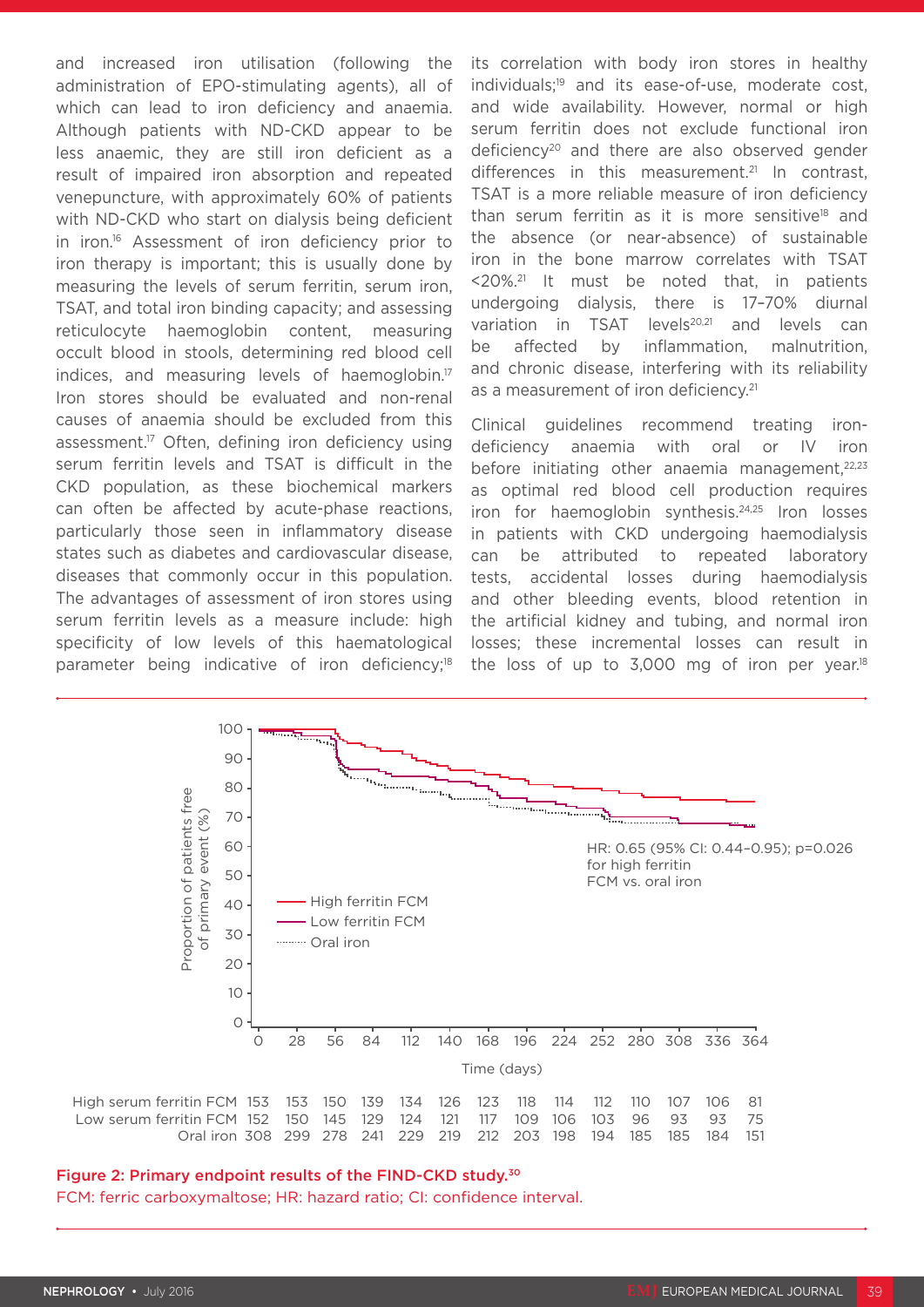

Figure 3: Safety results across treatment groups in the FIND-CKD study.30 FCM: ferric carboxymaltose; AE: adverse events; SAE: serious adverse events.

In patients with CKD on haemodialysis, the administration of parenteral iron is routinely employed due to the loss of blood associated with haemodialysis, the need for adequate levels of iron in response to EPO administration, and because patients are often unable to respond to oral iron. In ND-CKD patients, oral or IV iron therapy is initiated depending on the severity of anaemia. ND-CKD patients with severe anaemia may have gastrointestinal intolerance for oral iron therapy and their iron deficiency is unlikely to be corrected within 3 months of receiving oral iron administration. As in patients on haemodialysis, those receiving EPO-stimulating agents are also recommended for IV iron therapy.<sup>22</sup>

Oral iron treatment offers several advantages: it is widely used, inexpensive, and easily administered,<sup>20,26</sup> with no requirement for outpatient visits.20 However, adherence can be a problem, the underlying blood loss pathology is often not resolved,<sup>27</sup> and iron absorption can be inhibited due to other medications or diet.28 Oral iron can also lead to frequent gastrointestinal side effects, such as nausea, constipation, and diarrhoea.28

IV iron treatment has shown benefits in patients with ND-CKD. The FIND-CKD study was the largest and one of the longest (56-week) randomised studies comparing IV and oral iron in patients with ND-CKD.<sup>29</sup> The study recruited >600 patients with a haemoglobin level of 9–11 g/dL, serum ferritin <100 µg/L, or serum ferritin  $<$ 200  $\mu$ g/L + TSAT  $<$ 20%. The three treatment groups were IV ferric carboxymaltose (FCM) (200 and 1,000 mg) and oral ferrous sulphate (200 mg iron/day), with a primary endpoint of time to initiation of an alternative treatment for anaemia or occurrence of a haemoglobin trigger (specified as two consecutive haemoglobin values <10 g/dL on or after Week 8, without an increase of ≥0.5 g/dL between consecutive values). Secondary endpoints included the percentage of patients with an increase of haemoglobin ≥1 g/dL, and a change in haematological and iron indices. Results showed that 76% of patients with ND-CKD maintained a haemoglobin level ≥10 g/dL or did not require further anaemia treatment when treated with FCM targeting high serum ferritin levels (Figure 2).

FCM targeting of a higher ferritin level also achieved a faster and greater increase in haemoglobin levels versus oral iron. High ferritin FCM also resulted in the desired serum ferritin targets being achieved, and TSAT levels were maintained within guideline recommendations versus oral iron for all time points (p<0.001).29 There were no changes in adverse events between the FCM groups targeting high and low serum ferritin levels, but there were higher rates of adverse events leading to treatment discontinuation in the oral iron group (Figure 3). Importantly, there was no sign of renal toxicity in the FCM group targeting ferritin levels of 400–600 μg/L.

IV iron therapy is well established in patients on haemodialysis, however the benefits of IV iron therapy beyond red blood cell management is still a point of discussion in ND-CKD patients, although the FIND-CKD, a 1-year study with FCM, suggests a faster and greater haemoglobin response with IV iron compared with oral iron in ND-CKD patients.29 Further research to establish benefits and risks of IV iron therapy is desired.<sup>31</sup>